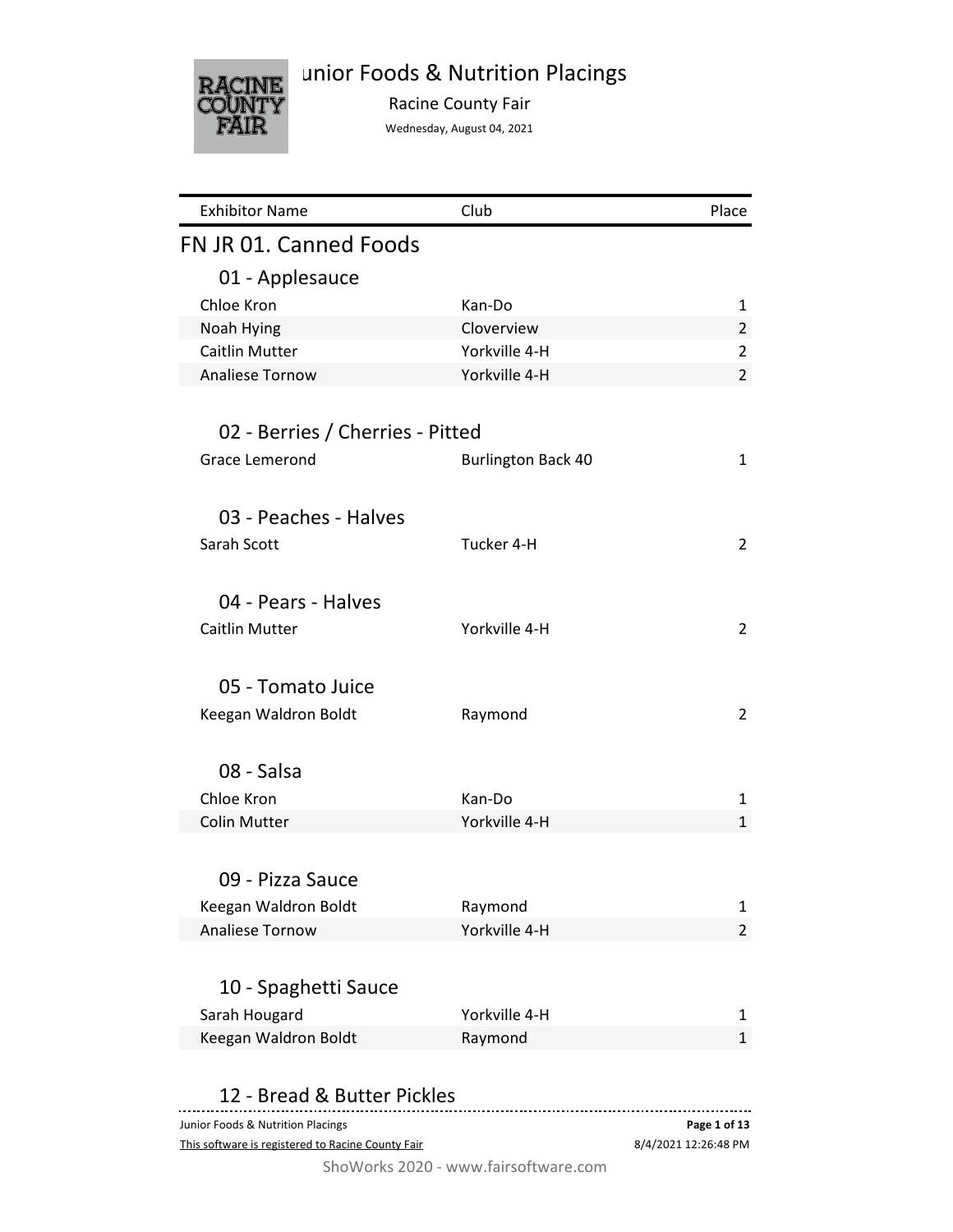| <b>Exhibitor Name</b>                             | Club                                 | Place                |
|---------------------------------------------------|--------------------------------------|----------------------|
| FN JR 01. Canned Foods                            |                                      |                      |
| 12 - Bread & Butter Pickles                       |                                      |                      |
| Keegan Waldron Boldt                              | Raymond                              | $\mathbf{1}$         |
| 13 - Dill Pickles - specify on label              |                                      |                      |
| <b>Grace Lemerond</b>                             | <b>Burlington Back 40</b>            | 1                    |
| <b>Talia Schultz</b>                              | <b>Burlington Back 40</b>            | $\overline{2}$       |
|                                                   |                                      |                      |
| 18 - Jelly - Any Variety - Label Type             |                                      |                      |
| Sam Grimes                                        | Yorkville 4-H                        | 1                    |
| Sarah Henningfield                                | <b>Burlington Back 40</b>            | $\mathbf{1}$         |
| Brianna Kron                                      | Kan-Do                               | $\mathbf{1}$         |
|                                                   |                                      |                      |
| 19 - Jam - Any Variety - Label Type               |                                      |                      |
| <b>Audrey Deyong</b>                              | All 4 One                            | 1                    |
| Brianna Kron                                      | Kan-Do                               | $\mathbf{1}$         |
| Grace Lemerond                                    | <b>Burlington Back 40</b>            | $\mathbf{1}$         |
| <b>Aiden Malliet</b>                              | <b>Burlington Back 40</b>            | $\mathbf{1}$         |
| <b>Ella Malliet</b>                               | <b>Burlington Back 40</b>            | $\mathbf{1}$         |
| <b>Colin Mutter</b>                               | Yorkville 4-H                        | $\mathbf{1}$         |
| Abby Sagan                                        | Raymond                              | $\mathbf{1}$         |
| <b>Analiese Tornow</b>                            | Yorkville 4-H                        | $\mathbf{1}$         |
| <b>Claire Tornow</b>                              | Yorkville 4-H                        | $\mathbf{1}$         |
| Keegan Waldron Boldt                              | Raymond                              | $\mathbf{1}$         |
| <b>Ellie Dix</b>                                  | Norway                               | $\overline{2}$       |
| FN JR 02. Dehydrated and Dried                    |                                      |                      |
|                                                   |                                      |                      |
| 01 - Any Fruit Leather (6 pieces)                 |                                      |                      |
| <b>Aiden Malliet</b>                              | <b>Burlington Back 40</b>            | 1                    |
| 02 - Any Dried Fruit (1/2 Cup)                    |                                      |                      |
| Chloe Kron                                        | Kan-Do                               | 1                    |
| <b>Samuel Malliet</b>                             | <b>Burlington Back 40</b>            | 1                    |
| Katelynn Sinner                                   | Raymond                              | 1                    |
|                                                   |                                      |                      |
| 03 - Beef Jerky (6 pieces)                        |                                      |                      |
| Kynzi Cole                                        | <b>Burlington Back 40</b><br>        | 1                    |
| Junior Foods & Nutrition Placings                 |                                      | Page 2 of 13         |
| This software is registered to Racine County Fair |                                      | 8/4/2021 12:26:48 PM |
|                                                   | ShoWorks 2020 - www.fairsoftware.com |                      |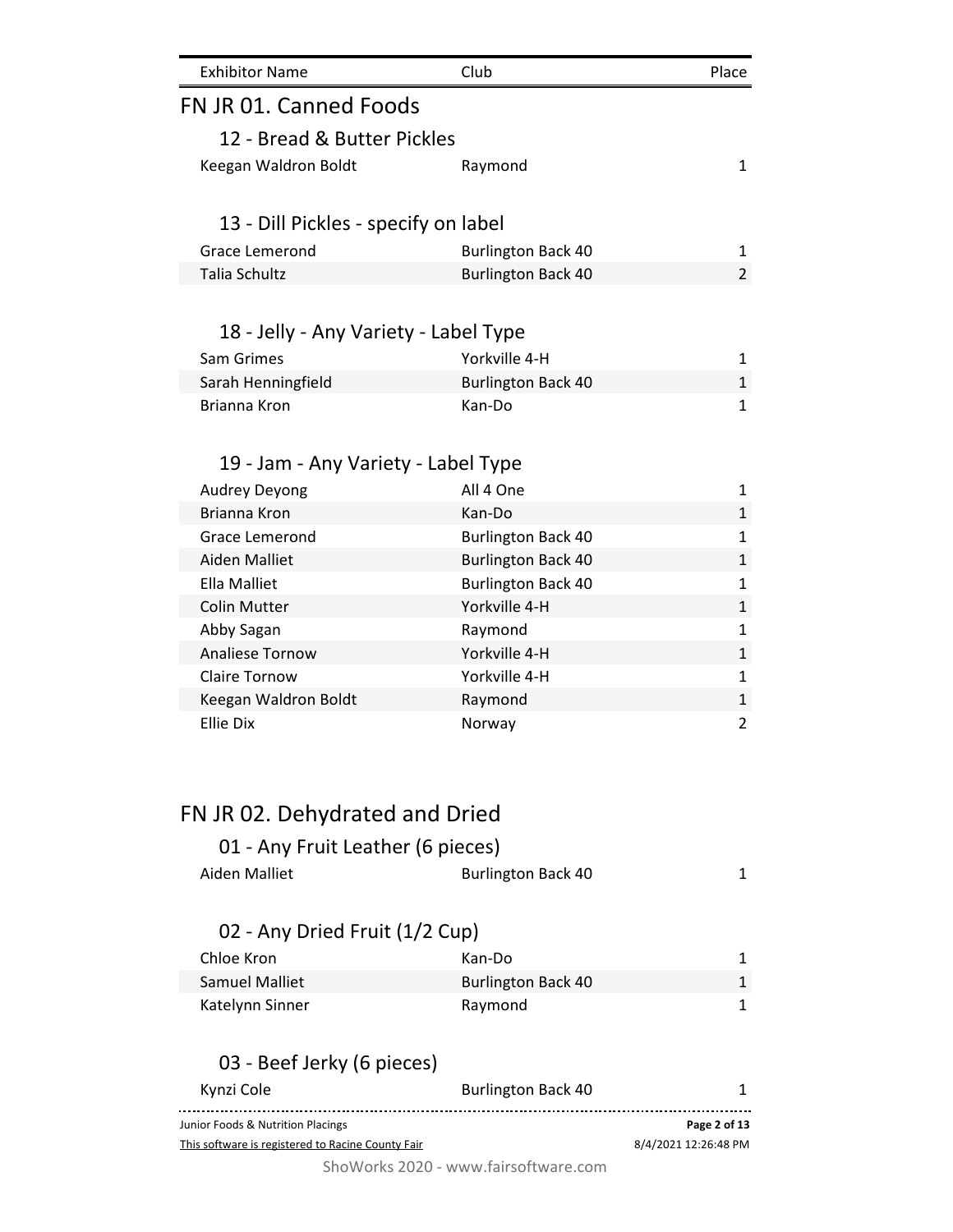|                                             | Club                                                   | Place                                                         |
|---------------------------------------------|--------------------------------------------------------|---------------------------------------------------------------|
| FN JR 02. Dehydrated and Dried              |                                                        |                                                               |
| 03 - Beef Jerky (6 pieces)                  |                                                        |                                                               |
| Logan Cole                                  | <b>Burlington Back 40</b>                              | $\mathbf{1}$                                                  |
| Sage Cole                                   | <b>Burlington Back 40</b>                              | 1                                                             |
| Calvin Crayton                              | <b>Burlington Back 40</b>                              | $\mathbf{1}$                                                  |
| <b>Ellie Dix</b>                            | Norway                                                 | $\mathbf{1}$                                                  |
| <b>Samuel Malliet</b>                       | <b>Burlington Back 40</b>                              | $\mathbf{1}$                                                  |
| <b>Ethan Foat</b>                           | Yorkville 4-H                                          | $\overline{2}$                                                |
| 06 - Pasta (1/4 Pound)                      |                                                        |                                                               |
| <b>Grace Lemerond</b>                       | <b>Burlington Back 40</b>                              | $\mathbf{1}$                                                  |
| 07 - Any Other Entry (1/2 Cup or 1/4 Pound) |                                                        |                                                               |
| <b>Ethan Foat</b>                           | Yorkville 4-H                                          |                                                               |
| <b>Grace Lemerond</b>                       |                                                        | 1<br>$\mathbf{1}$                                             |
|                                             | <b>Burlington Back 40</b>                              |                                                               |
| 08 - Dried Herb (1/2 Cup)                   |                                                        |                                                               |
| <b>Ella Malliet</b>                         | <b>Burlington Back 40</b>                              | $\mathbf{1}$                                                  |
|                                             |                                                        |                                                               |
| 01 - Yellow Cake                            |                                                        |                                                               |
| Abby Waterworth                             | Kan-Do                                                 |                                                               |
| 02 - Chocolate Cake                         |                                                        |                                                               |
|                                             |                                                        | $\mathbf{1}$<br>1                                             |
| Lily Boyle                                  | <b>Burlington Back 40</b>                              | 1                                                             |
| Calia Freitag<br>Sarah Hougard              | <b>Burlington Back 40</b><br>Yorkville 4-H             |                                                               |
| <b>Claire Tornow</b>                        | Yorkville 4-H                                          |                                                               |
|                                             |                                                        |                                                               |
| 05 - Angel Food Cake                        |                                                        |                                                               |
| Lily Boyle<br>Elizabeth Crayton             | <b>Burlington Back 40</b><br><b>Burlington Back 40</b> |                                                               |
|                                             |                                                        |                                                               |
| 08 - Cake from mix                          |                                                        |                                                               |
| FN JR 03. Cakes<br>Maya Boucher             | Norway                                                 |                                                               |
| Junior Foods & Nutrition Placings           |                                                        | 1<br>$\overline{2}$<br>1<br>$\mathbf{1}$<br>1<br>Page 3 of 13 |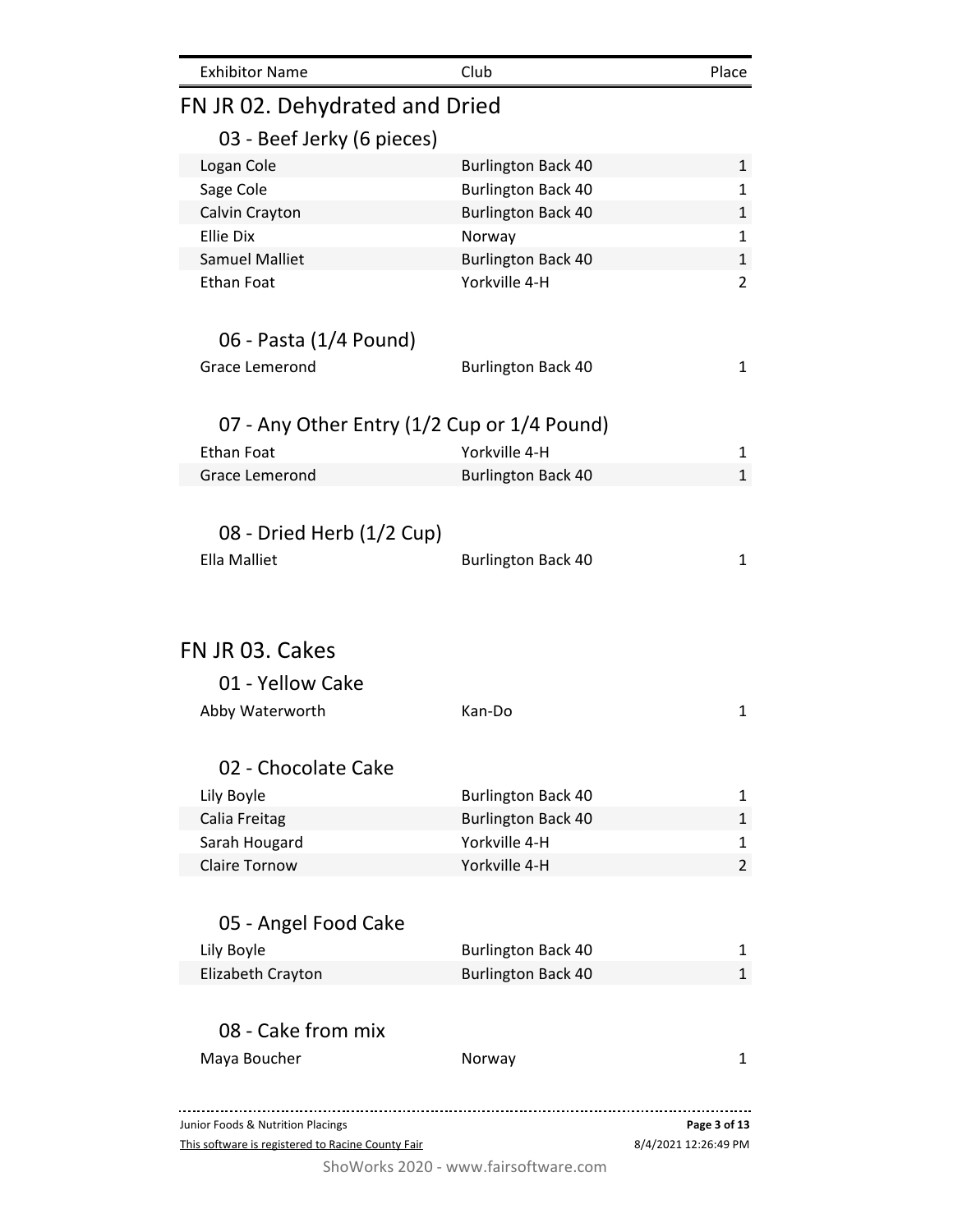| <b>Exhibitor Name</b> | Club |  | Place |
|-----------------------|------|--|-------|
|-----------------------|------|--|-------|

# FN JR 03. Cakes

## 09 - Any other cake made from scratch

| Analiese Tornow | Yorkville 4-H             |  |
|-----------------|---------------------------|--|
| Mia Wilks       | Honey Creek Hoofers       |  |
| Talia Schultz   | <b>Burlington Back 40</b> |  |

# FN JR 04. Cookies

| 01 - Chocolate Chip  |                           |                |
|----------------------|---------------------------|----------------|
| Logan Cole           | <b>Burlington Back 40</b> | $\mathbf{1}$   |
| Sage Cole            | <b>Burlington Back 40</b> | $\mathbf{1}$   |
| Joseph Dobbs         | Raymond                   | $\mathbf{1}$   |
| Alec Edstrom         | Yorkville 4-H             | $\mathbf{1}$   |
| Lincoln Friesema     | Yorkville 4-H             | $\mathbf{1}$   |
| <b>Brody Herbeck</b> | Cloverview                | $\mathbf{1}$   |
| Sylvia Rigert        | Kan-Do                    | 1              |
| Lane Skewes          | Yorkville 4-H             | $\mathbf{1}$   |
| Keegan Waldron Boldt | Raymond                   | $\mathbf{1}$   |
| Andrew Weber         | Cloverview                | $\mathbf{1}$   |
| Gisele Widenski      | Raymond                   | 1              |
| Elizabeth Crayton    | <b>Burlington Back 40</b> | $\overline{2}$ |
| Nathan Strickland    | Yorkville 4-H             | $\overline{2}$ |
| Abby Waterworth      | Kan-Do                    | $\overline{2}$ |
| Brooke Weber         | Cloverview                | $\overline{2}$ |
| Caleb Webster        | Sturtevant 4-H            | $\overline{2}$ |
|                      |                           |                |

#### 02 - Oatmeal

| Luke Hying     | Cloverview                |  |
|----------------|---------------------------|--|
| Erin Bartelson | <b>Burlington Back 40</b> |  |

# 05 - Cookie Press Cookie (3 different shapes)

| Brody Herbeck | Cloverview |  |
|---------------|------------|--|
| Andrew Weber  | Cloverview |  |
| Brooke Weber  | Cloverview |  |

# 06 - Brownies, Unfrosted (4 in x 4 in corner)

| Calvin Crayton | <b>Burlington Back 40</b> |  |
|----------------|---------------------------|--|
| Brody Herbeck  | Cloverview                |  |
| Claire Tornow  | Yorkville 4-H             |  |
|                |                           |  |

Junior Foods & Nutrition Placings

This software is registered to Racine County Fair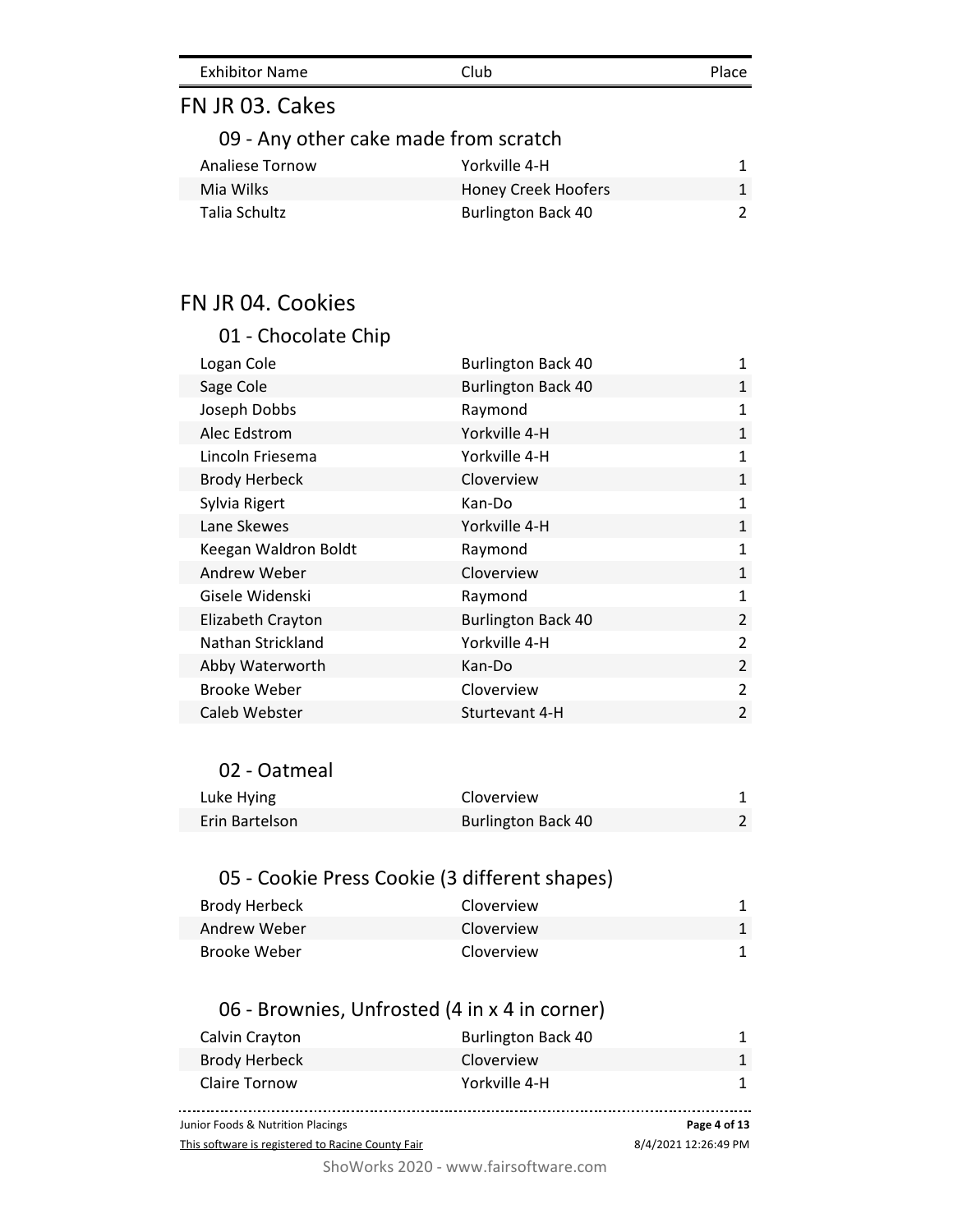| <b>Exhibitor Name</b> | Club | Place |
|-----------------------|------|-------|
|                       |      |       |

# FN JR 04. Cookies

## 06 - Brownies, Unfrosted (4 in x 4 in corner)

| Kan-Do                    | $\mathbf{1}$  |
|---------------------------|---------------|
| <b>Burlington Back 40</b> | $\mathcal{P}$ |
| All 4 One                 | $\mathcal{P}$ |
| Yorkville 4-H             |               |
| Cloverview                | $\mathcal{P}$ |
| Yorkville 4-H             | 2             |
| Raymond                   |               |
|                           |               |

## 07 - Any Other Cookie

| Kayelyn Barnhart     | Kan-Do                    | 1              |
|----------------------|---------------------------|----------------|
| Kynzi Cole           | <b>Burlington Back 40</b> | $\mathbf{1}$   |
| Logan Cole           | <b>Burlington Back 40</b> | 1              |
| Ethan Dobbs          | Raymond                   | $\mathbf{1}$   |
| Alec Edstrom         | Yorkville 4-H             | 1              |
| Celeste Guthman      | Kan-Do                    | $\mathbf{1}$   |
| Taylor Jacobson      | Cloverview                | $\mathbf{1}$   |
| Grace Lemerond       | <b>Burlington Back 40</b> | $\mathbf{1}$   |
| Colin Mutter         | Yorkville 4-H             | $\mathbf{1}$   |
| <b>Ashley Schaal</b> | Kan-Do                    | $\mathbf{1}$   |
| <b>Isaiah Scott</b>  | Kan-Do                    | $\mathbf{1}$   |
| Easton Skewes        | Yorkville 4-H             | $\mathbf{1}$   |
| Owen Skewes          | Yorkville 4-H             | $\mathbf{1}$   |
| Shelby Wagner        | <b>Waterford FFA</b>      | $\mathbf{1}$   |
| Lukasz Dobbs         | Raymond                   | $\overline{2}$ |
| Crue Freitag         | <b>Burlington Back 40</b> | $\overline{2}$ |
| Cecelia Rose         | Raymond                   | $\overline{2}$ |

# 08 - Any Other Bar Type Cookie (4 in x 4 in corner)

| Alec Edstrom           | Yorkville 4-H             |              |
|------------------------|---------------------------|--------------|
| <b>Crue Freitag</b>    | <b>Burlington Back 40</b> | $\mathbf{1}$ |
| <b>Tenley Loos</b>     | <b>Burlington Back 40</b> | 1.           |
| <b>Colin Mutter</b>    | Yorkville 4-H             |              |
| Ella Sagan             | Raymond                   | 1.           |
| <b>Analiese Tornow</b> | Yorkville 4-H             |              |

# FN JR 05. Yeast Bread

#### 01 - White

. . . . . . . . . . . . . . . . Junior Foods & Nutrition Placings **Page 5 of 13** This software is registered to Racine County Fair 8/4/2021 12:26:49 PM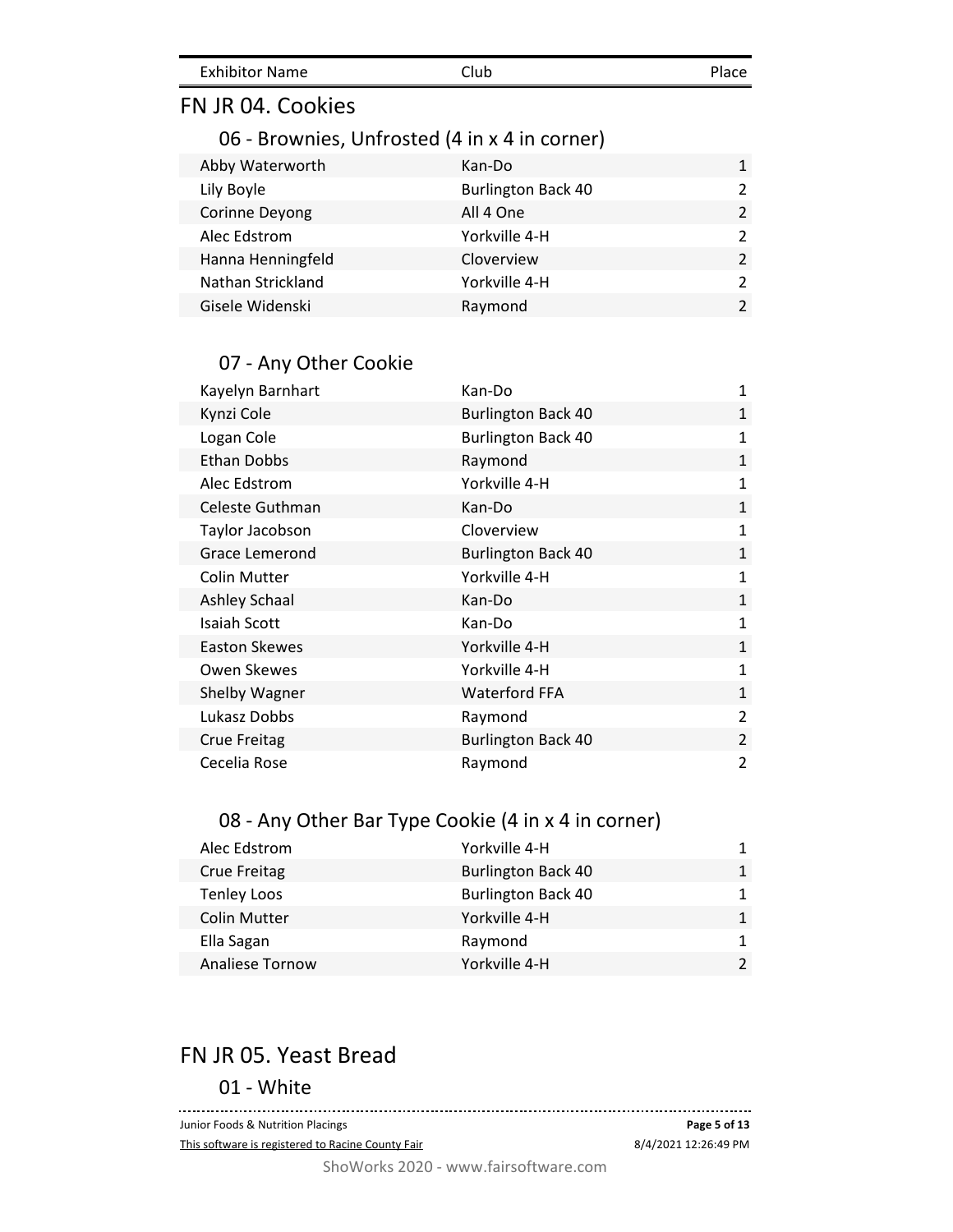| <b>Exhibitor Name</b>                 | Club                      | Place          |
|---------------------------------------|---------------------------|----------------|
| FN JR 05. Yeast Bread                 |                           |                |
| 01 - White                            |                           |                |
| Elizabeth Kalbas                      | Yorkville 4-H             | $\mathbf{1}$   |
| Gisele Widenski                       | Raymond                   | $\mathbf{1}$   |
|                                       |                           |                |
| 05 - Cinnamon rolls (3)               |                           |                |
| Rachel Kalbas                         | Yorkville 4-H             | $\mathbf{1}$   |
| Madisyn Henderson                     | Yorkville 4-H             | 2              |
| Andrew Jonietz                        | Cloverview                | $\mathfrak{p}$ |
|                                       |                           |                |
| 09 - Any other Yeast Bread not Listed |                           |                |
| Kay Dix                               | Norway                    | 1              |
| Rachel Kalbas                         | Yorkville 4-H             | $\mathbf{1}$   |
| Madisyn Henderson                     | Yorkville 4-H             | $\overline{2}$ |
| Sarah Hougard                         | Yorkville 4-H             | $\overline{2}$ |
| Grace Lemerond                        | <b>Burlington Back 40</b> | 2              |

# FN JR 06. Quick Breads

| 01 - Any Quick Bread   |                            |                |
|------------------------|----------------------------|----------------|
| <b>Audrey Deyong</b>   | All 4 One                  | 1              |
| Corinne Deyong         | All 4 One                  | $\mathbf{1}$   |
| Calia Freitag          | <b>Burlington Back 40</b>  | $\mathbf{1}$   |
| Hanna Henningfeld      | Cloverview                 | 1              |
| Brianna Kron           | Kan-Do                     | 1              |
| Grace Lemerond         | <b>Burlington Back 40</b>  | 1              |
| Colin Mutter           | Yorkville 4-H              | 1              |
| Nathan Strickland      | Yorkville 4-H              | $\mathbf{1}$   |
| <b>Analiese Tornow</b> | Yorkville 4-H              | $\mathbf{1}$   |
| Abby Waterworth        | Kan-Do                     | $\mathbf{1}$   |
| Gisele Widenski        | Raymond                    | $\mathbf{1}$   |
| Mia Wilks              | <b>Honey Creek Hoofers</b> | $\mathbf{1}$   |
| Aubrey Young           | Yorkville 4-H              | 1              |
| <b>Samuel Malliet</b>  | <b>Burlington Back 40</b>  | $\overline{2}$ |
| Kate Nissila           | Yorkville 4-H              | $\overline{2}$ |
| Liberty Schoepke       | <b>Burlington Back 40</b>  | $\overline{2}$ |
| Katelyn Von Bergen     | Yorkville 4-H              | 2              |

# 02 - Any Muffin (3)

**Page 6 of 13** Junior Foods & Nutrition Placings This software is registered to Racine County Fair 8/4/2021 12:26:49 PM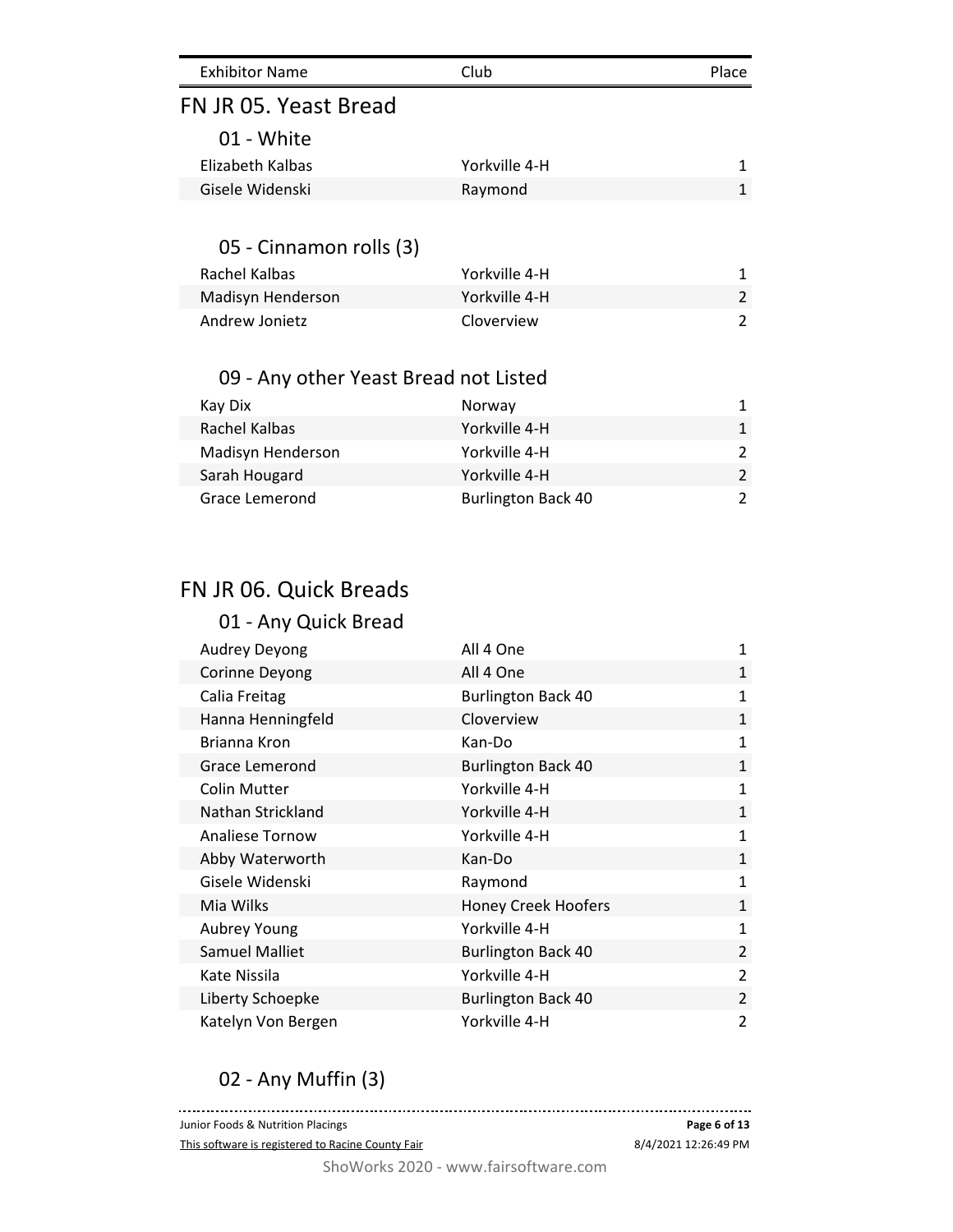| <b>Exhibitor Name</b><br>Club<br>Place |
|----------------------------------------|
|----------------------------------------|

# FN JR 06. Quick Breads

## 02 - Any Muffin (3)

| Joseph Dobbs         | Raymond                   |               |
|----------------------|---------------------------|---------------|
| Elizabeth Kalbas     | Yorkville 4-H             | 1             |
| <b>Tenley Loos</b>   | <b>Burlington Back 40</b> | 1             |
| Cecelia Rose         | Raymond                   | 1             |
| Julia Schoepke       | <b>Burlington Back 40</b> | 1             |
| Aubrey Young         | Yorkville 4-H             | 1             |
| Lukasz Dobbs         | Raymond                   | $\mathcal{P}$ |
| <b>Claire Tornow</b> | Yorkville 4-H             | $\mathcal{P}$ |

## 03 - Baking Powder Biscuits (3)

| Elizabeth Crayton | <b>Burlington Back 40</b> |  |
|-------------------|---------------------------|--|
| Abby Waterworth   | Kan-Do                    |  |
| Gisele Widenski   | Raymond                   |  |

#### 05 - Corn Bread (4 in x 4 in corner)

| Rachel Kalbas  | Yorkville 4-H             |  |
|----------------|---------------------------|--|
| Ella Malliet   | <b>Burlington Back 40</b> |  |
| Julia Schoepke | <b>Burlington Back 40</b> |  |

# FN JR 07. Pies

#### 01 - Fruit pie

| Kay Dix              | Norway                     |                |
|----------------------|----------------------------|----------------|
| Noah Hying           | Cloverview                 | $\mathbf{1}$   |
| Elizabeth Kalbas     | Yorkville 4-H              | 1              |
| Grace Lemerond       | <b>Burlington Back 40</b>  | 1              |
| Abby Sagan           | Raymond                    | 1              |
| <b>Bayley Schaal</b> | Kan-Do                     | 1              |
| Liberty Schoepke     | <b>Burlington Back 40</b>  | 1              |
| Mia Wilks            | <b>Honey Creek Hoofers</b> | 1              |
| Paige Koenecke       | <b>Burlington Back 40</b>  | $\mathcal{P}$  |
| Rabeka Liberto       | <b>Burlington Back 40</b>  | $\overline{2}$ |
| Ella Sagan           | Raymond                    | $\mathfrak{p}$ |

#### 02 - Pie Crust

| Liberty Schoepke | <b>Burlington Back 40</b> | ີ |
|------------------|---------------------------|---|
|                  |                           |   |

#### 8/4/2021 12:26:49 PM **Page 7 of 13**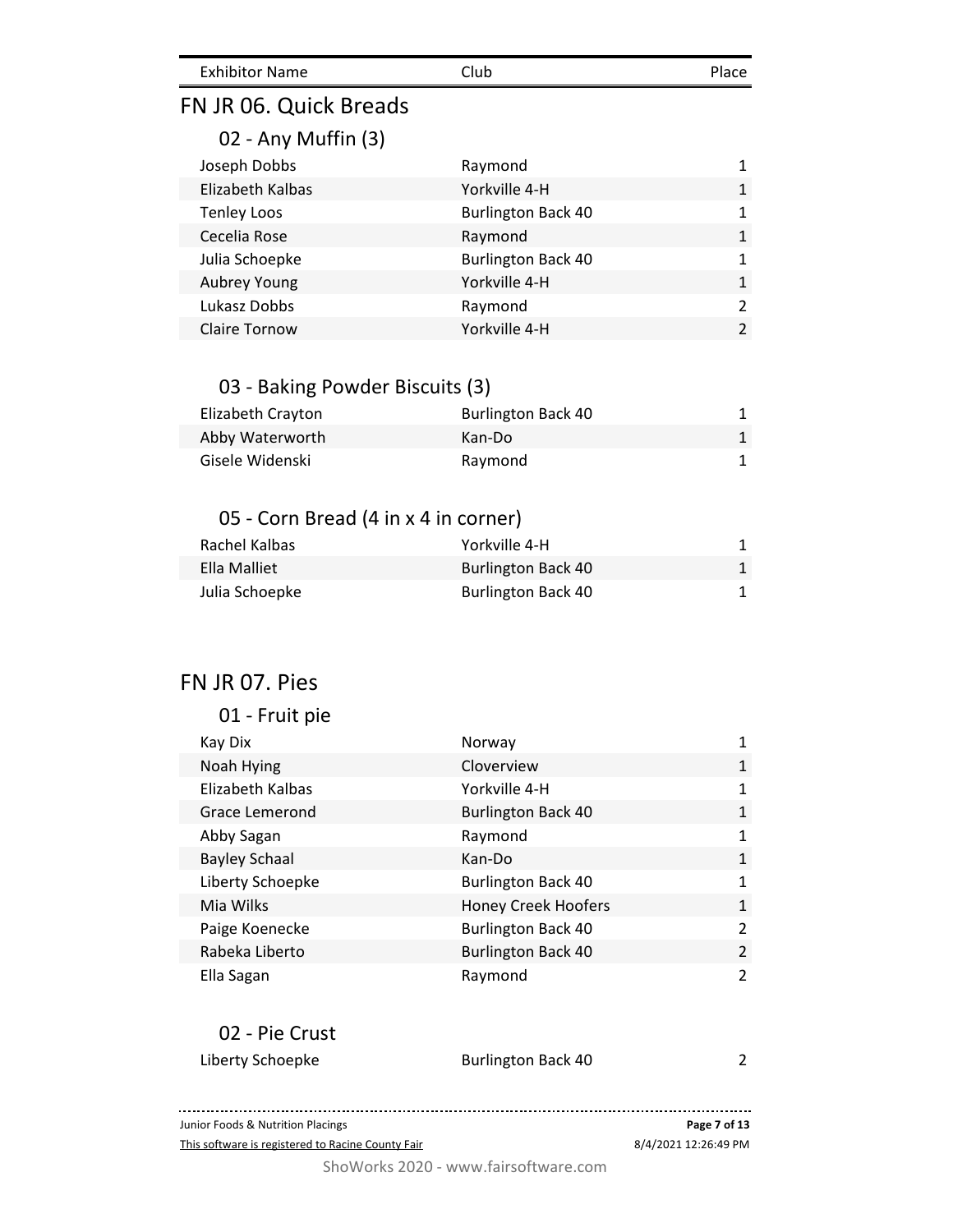| <b>Exhibitor Name</b><br>Club | Place |
|-------------------------------|-------|
|-------------------------------|-------|

# FN JR 07. Pies

03 - Any other pie, not fruit

| Erin Bartelson | <b>Burlington Back 40</b> |   |
|----------------|---------------------------|---|
| Lily Boyle     | <b>Burlington Back 40</b> |   |
| Grace Hying    | Cloverview                |   |
| Luke Hying     | Cloverview                | 1 |

# FN JR 08. Product made with 3 or more Dairy Produc

#### 01 - Cheesecake - Baked - Single Serving

| Corinne Deyong       | All 4 One                 |               |
|----------------------|---------------------------|---------------|
| <b>Crue Freitag</b>  | <b>Burlington Back 40</b> | $\mathbf{1}$  |
| Elanore Friesema     | Yorkville 4-H             | 1             |
| Rachel Kalbas        | Yorkville 4-H             | $\mathbf{1}$  |
| <b>Colin Mutter</b>  | Yorkville 4-H             |               |
| Ella Sagan           | Raymond                   | $\mathbf{1}$  |
| Alec Edstrom         | Yorkville 4-H             | $\mathcal{P}$ |
| Keegan Waldron Boldt | Raymond                   | $\mathcal{P}$ |

#### 02 - Lasagna (4 in x 4 in corner piece)

| Kate Nissila         | Yorkville 4-H |  |
|----------------------|---------------|--|
| Keegan Waldron Boldt | Raymond       |  |

#### 03 - Casserole - Single Serving

| Calia Freitag        | <b>Burlington Back 40</b> |  |
|----------------------|---------------------------|--|
| Keegan Waldron Boldt | Raymond                   |  |

## 04 - Any other Single Serving - Labeled

| Kynzi Cole             | <b>Burlington Back 40</b> |               |
|------------------------|---------------------------|---------------|
| Joseph Dobbs           | Raymond                   | $\mathbf{1}$  |
| <b>Brody Herbeck</b>   | Cloverview                | 1             |
| Rabeka Liberto         | <b>Burlington Back 40</b> | $\mathbf{1}$  |
| Ella Malliet           | <b>Burlington Back 40</b> | $\mathbf{1}$  |
| Ella Schamber          | Yorkville 4-H             | $\mathbf{1}$  |
| <b>Analiese Tornow</b> | Yorkville 4-H             | $\mathbf{1}$  |
| <b>Claire Tornow</b>   | Yorkville 4-H             | $\mathbf{1}$  |
| Keegan Waldron Boldt   | Raymond                   | $\mathcal{L}$ |

Junior Foods & Nutrition Placings

This software is registered to Racine County Fair

. . . . . . . . . . . . . . .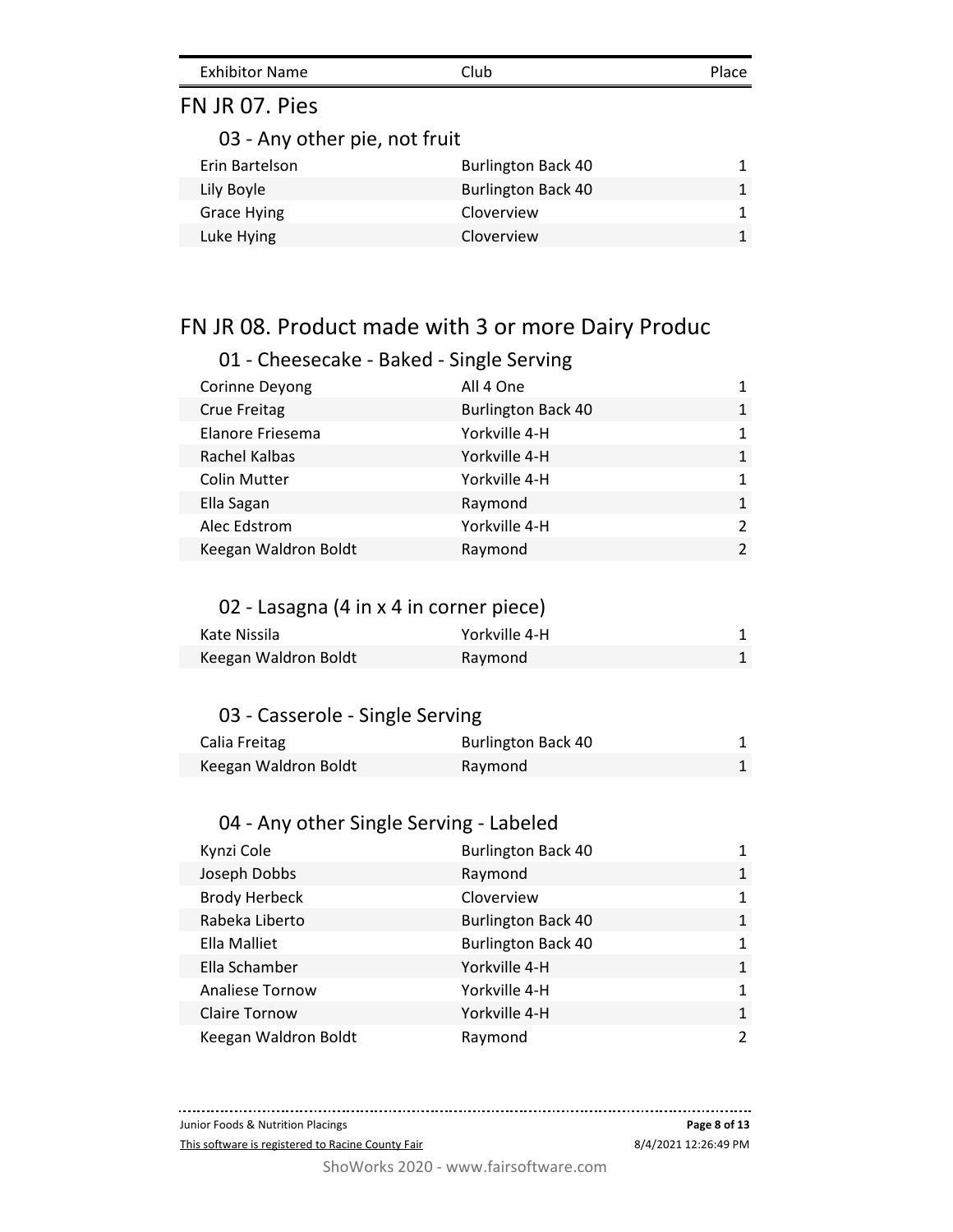| <b>Exhibitor Name</b>                     | Club                                                 | Place          |
|-------------------------------------------|------------------------------------------------------|----------------|
| FN JR 09. Miscellaneous                   |                                                      |                |
| 03 - Homemade Peanut Butter (1 Cup)       |                                                      |                |
| <b>Ethan Foat</b>                         | Yorkville 4-H                                        | $\mathbf{1}$   |
|                                           | 04 - Any Other Food Item not Listed (Single Serving) |                |
| Erin Bartelson                            | <b>Burlington Back 40</b>                            | 1              |
| <b>Grace Lemerond</b>                     | <b>Burlington Back 40</b>                            | $\mathbf{1}$   |
| <b>Aiden Malliet</b>                      | <b>Burlington Back 40</b>                            | $\mathbf{1}$   |
| 05 - Food for Gifts (basket or container) |                                                      |                |
| <b>Ethan Foat</b>                         | Yorkville 4-H                                        | 1              |
| Sarah Hougard                             | Yorkville 4-H                                        | $\mathbf{1}$   |
| Grace Lemerond                            | <b>Burlington Back 40</b>                            | $\mathbf{1}$   |
| <b>Ella Malliet</b>                       | <b>Burlington Back 40</b>                            | $\overline{1}$ |
|                                           |                                                      |                |
| 06 - Any Gluten Free Baked Good           |                                                      |                |
| <b>Shannon Bartelson</b>                  | <b>Burlington Back 40</b>                            | 1              |
| Erin Bartelson                            | <b>Burlington Back 40</b>                            | $\overline{c}$ |
| Shelby Wagner                             | <b>Waterford FFA</b>                                 | $\overline{c}$ |
|                                           |                                                      |                |
| FN JR 10. Candy Making                    |                                                      |                |
| 01 - First Entry                          |                                                      |                |
| <b>Ethan Foat</b>                         | Yorkville 4-H                                        | 1              |
| Rachel Kalbas                             | Yorkville 4-H                                        | 1              |
| Aiden Malliet                             | <b>Burlington Back 40</b>                            | 1              |
| Andrew Weber                              | Cloverview                                           | 1              |
| <b>Brooke Weber</b>                       | Cloverview                                           | 1              |
| Aubrey Young                              | Yorkville 4-H                                        | $\mathbf{1}$   |
|                                           |                                                      |                |
| 02 - Second Entry                         |                                                      |                |
| <b>Ethan Foat</b>                         | Yorkville 4-H                                        | 1              |
|                                           |                                                      |                |

#### FN JR 11. Healthy and Nutritious 01 - Healthy School Lunch (4 items w/ beverage) Ella Malliet **Burlington Back 40** 1 **Page 9 of 13** Junior Foods & Nutrition Placings This software is registered to Racine County Fair 8/4/2021 12:26:49 PM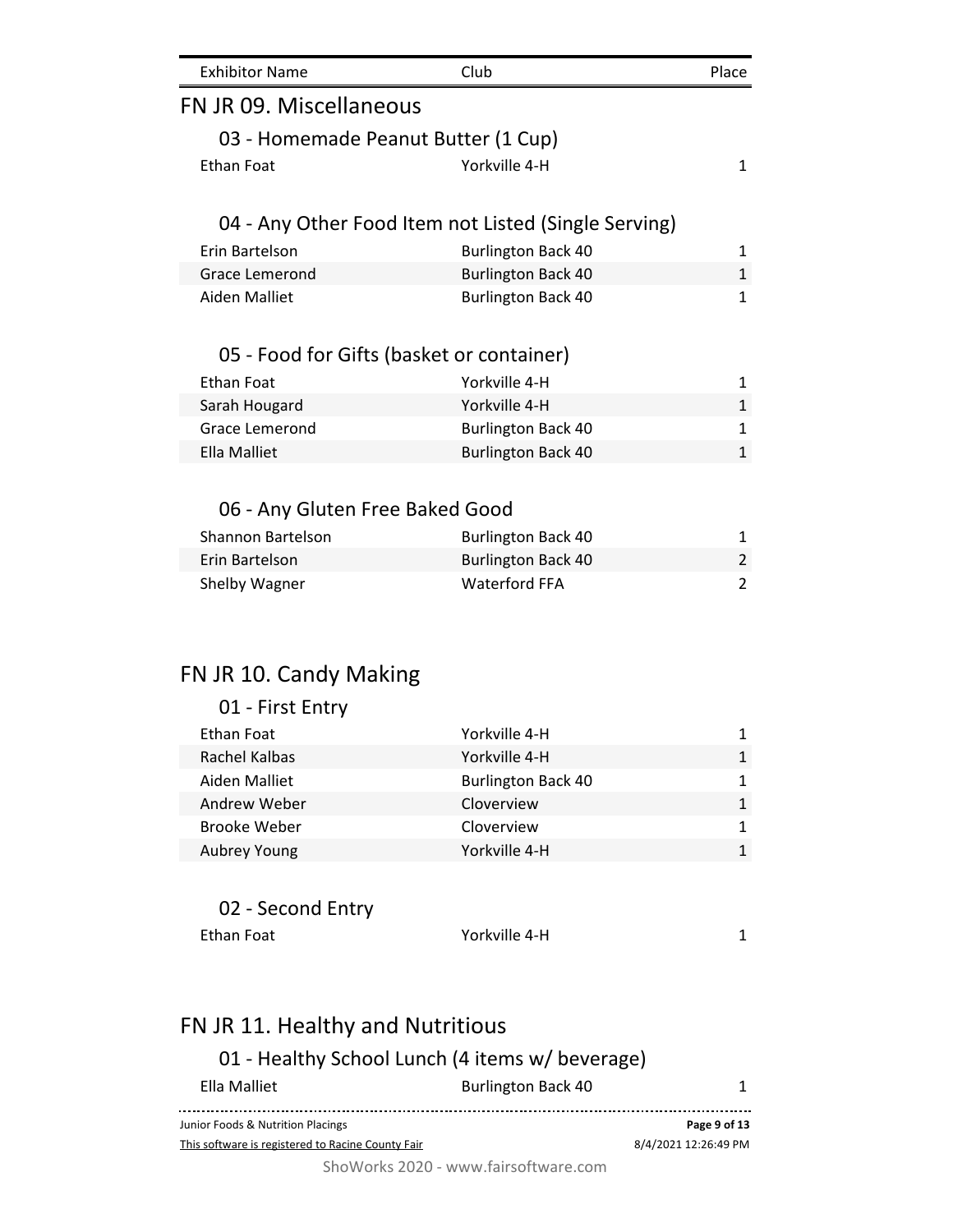| <b>Exhibitor Name</b>             | Club                                                    | Place        |  |
|-----------------------------------|---------------------------------------------------------|--------------|--|
| FN JR 11. Healthy and Nutritious  |                                                         |              |  |
|                                   | 01 - Healthy School Lunch (4 items w/ beverage)         |              |  |
|                                   |                                                         |              |  |
|                                   | 02 - Any Baked item from Altered Recipe                 |              |  |
| Brianna Kron                      | Kan-Do                                                  | 1            |  |
| Nathan Strickland                 | Yorkville 4-H                                           | $\mathbf{1}$ |  |
|                                   |                                                         |              |  |
|                                   | 03 - Healthy Snack or Appetizer (single serving)        |              |  |
| <b>Ella Malliet</b>               | <b>Burlington Back 40</b>                               | 1            |  |
|                                   |                                                         |              |  |
|                                   | 06 - Low Sugar Granola Snack (1 cup in zipper seal bag) |              |  |
| Erin Bartelson                    | <b>Burlington Back 40</b>                               | $\mathbf{1}$ |  |
|                                   |                                                         |              |  |
|                                   | 07 - Trail Mix (1 cup in zipper seal bag)               |              |  |
| Shannon Bartelson                 | <b>Burlington Back 40</b>                               | 1            |  |
| Lukasz Dobbs                      | Raymond                                                 | $\mathbf{1}$ |  |
| Aiden Malliet                     | <b>Burlington Back 40</b>                               | $\mathbf{1}$ |  |
| Zachary Nelson                    | Raymond                                                 | 1            |  |
| <b>Brooke Weber</b>               | Cloverview                                              | $\mathbf{1}$ |  |
| Andrew Weber                      | Cloverview                                              | 2            |  |
|                                   |                                                         |              |  |
|                                   |                                                         |              |  |
| FN JR 12. Posters and Non-Edible  |                                                         |              |  |
| 01 - Food Safety Poster           |                                                         |              |  |
| Katelyn Von Bergen                | Yorkville 4-H                                           | 1            |  |
|                                   |                                                         |              |  |
| 04 - Place Setting with Meal Plan |                                                         |              |  |
| Kate Nissila                      | Yorkville 4-H                                           | 1            |  |
|                                   |                                                         |              |  |

# FN JR 13. Beginner (1-3 years in project)

# 01 - Decorated Cake using Star Tip as the Main Tip

| Cassandra Bond | Tucker 4-H                |  |
|----------------|---------------------------|--|
| Sage Cole      | <b>Burlington Back 40</b> |  |
| Leah Johnsen   | Yorkville 4-H             |  |
| Colin Mutter   | Yorkville 4-H             |  |
|                |                           |  |

. . . . . . . . . . . . . . . . **Page 10 of 13** Junior Foods & Nutrition Placings This software is registered to Racine County Fair 8/4/2021 12:26:49 PM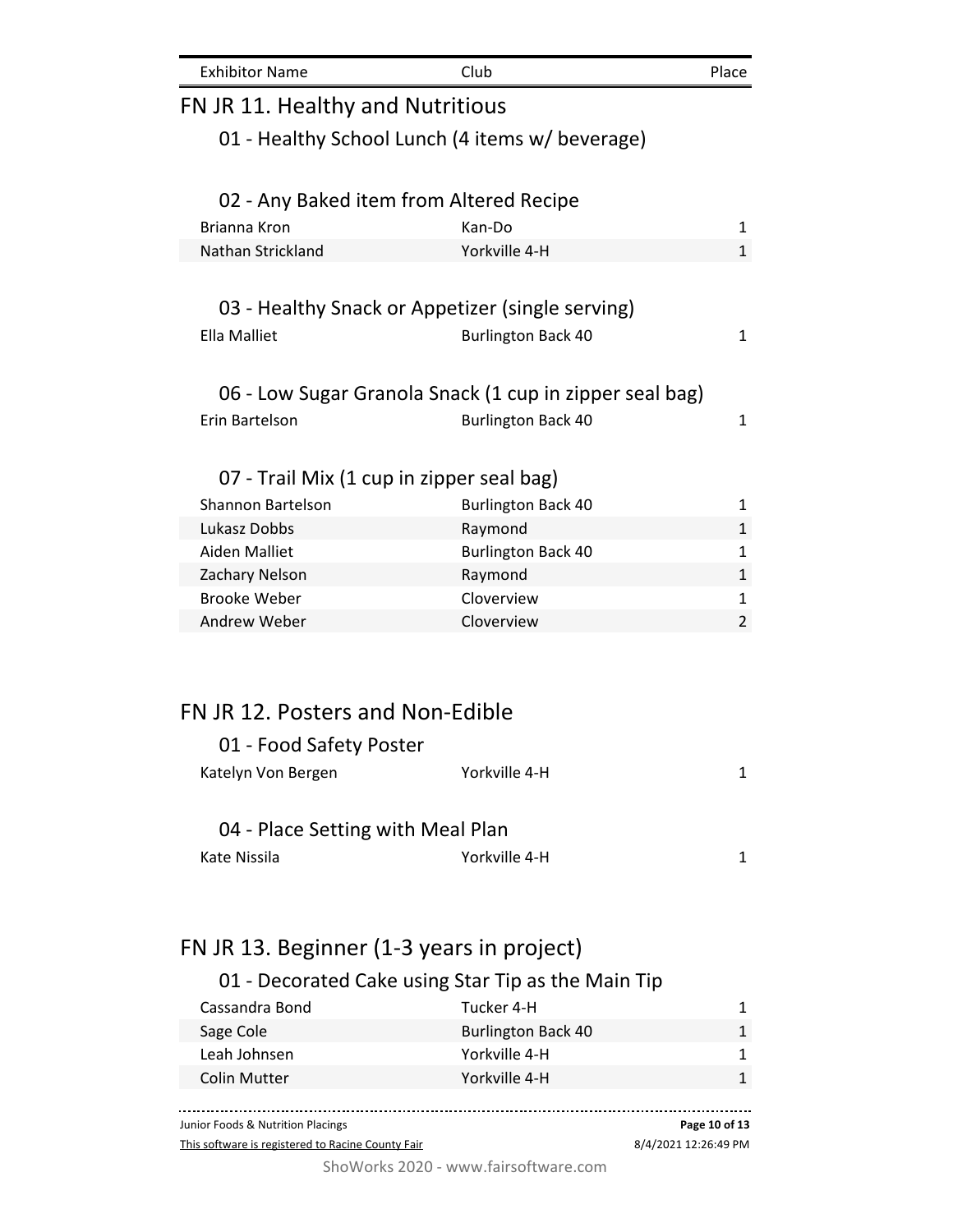| <b>Exhibitor Name</b> |
|-----------------------|
|-----------------------|

# FN JR 13. Beginner (1-3 years in project)

## 01 - Decorated Cake using Star Tip as the Main Tip

| Noah Rice        | <b>Burlington Back 40</b> |  |
|------------------|---------------------------|--|
| Delaney Rydelski | Kan-Do                    |  |
| Aubrey Young     | Yorkville 4-H             |  |

# 03 - Decorated Cupcakes (3)

| <b>Brooklyn Bailey</b> | Kan-Do                    | 1            |
|------------------------|---------------------------|--------------|
| Ellie Dix              | Norway                    | 1            |
| Daisy Gehrand          | Kan-Do                    | 1            |
| Celeste Guthman        | Kan-Do                    | 1            |
| <b>Grace Hying</b>     | Cloverview                | 1            |
| Brianna Kron           | Kan-Do                    | $\mathbf{1}$ |
| Zachary Nelson         | Raymond                   | 1            |
| Noah Rice              | <b>Burlington Back 40</b> | 1            |
| Nora Rubach            | <b>Burlington Back 40</b> | 1            |
| Sarah Steinhoff        | Kan-Do                    | 1            |
| <b>Claire Tornow</b>   | Yorkville 4-H             | 1            |
| <b>Bianca Torres</b>   | Raymond                   | 1            |
|                        |                           |              |

#### 04 - Decorated Cookies or Graham Crackers (3)

| Shannon Bartelson | <b>Burlington Back 40</b> |  |
|-------------------|---------------------------|--|
| Addison Seils     | Yorkville 4-H             |  |
| Caleb Webster     | Sturtevant 4-H            |  |

#### 06 - Cake - Copied from Picture / Publication

| <b>Brooklyn Bailey</b> | Kan-Do        | 1. |
|------------------------|---------------|----|
| Kay Dix                | Norway        | 1  |
| <b>Caitlin Mutter</b>  | Yorkville 4-H | 1. |
| Lillian Nelson         | Yorkville 4-H |    |
| <b>Bianca Torres</b>   | Raymond       |    |

#### 08 - Decorated Cake with Top and Bottom Border

| <b>Caitlin Mutter</b> | Yorkville 4-H |  |
|-----------------------|---------------|--|
| Aubrey Young          | Yorkville 4-H |  |

### 09 - Design made using 6 or more Cupcakes

| Junior Foods & Nutrition Placings | Page 11 of 13 |
|-----------------------------------|---------------|
|                                   |               |
| Alexis M Johnsen<br>Yorkville 4-H |               |
| Bella Cerfus<br>Raymond           |               |

This software is registered to Racine County Fair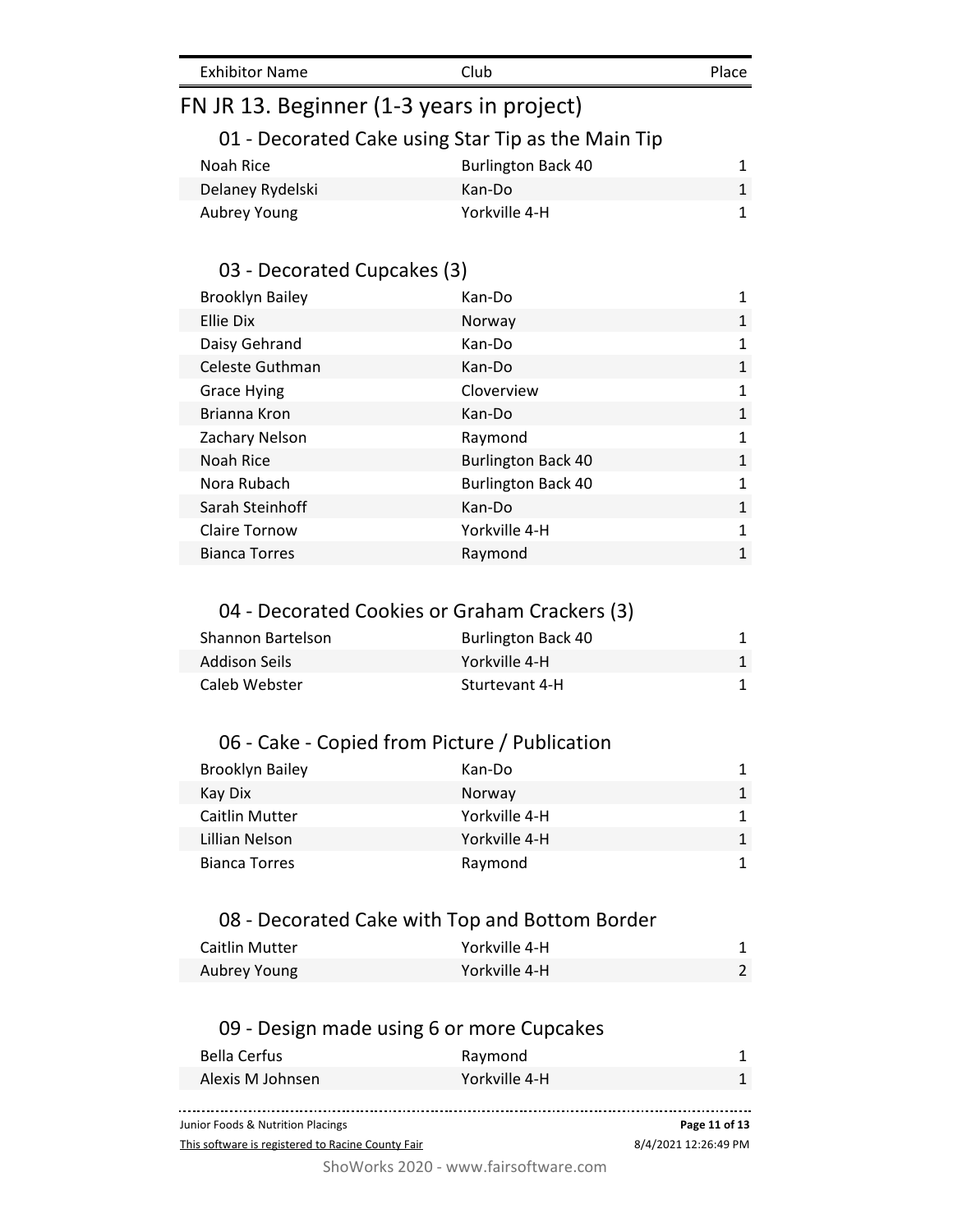| <b>Exhibitor Name</b>                     | Club                                            | Place          |
|-------------------------------------------|-------------------------------------------------|----------------|
| FN JR 13. Beginner (1-3 years in project) |                                                 |                |
|                                           | 09 - Design made using 6 or more Cupcakes       |                |
| <b>Claire Tornow</b>                      | Yorkville 4-H                                   | 1              |
| <b>Brooklyn Bailey</b>                    | Kan-Do                                          | $\mathfrak{p}$ |
| <b>Colin Mutter</b>                       | Yorkville 4-H                                   | 2              |
| 11 - Any Other Cake or Candy Item         |                                                 |                |
| Caitlin Mutter                            | Yorkville 4-H                                   | 1              |
| Liberty Schoepke                          | <b>Burlington Back 40</b>                       | 1              |
| Milania Schuebel                          | <b>Burlington Back 40</b>                       | 1              |
|                                           |                                                 |                |
|                                           | FN JR 14. Advanced (4 or more years in project) |                |
| 05 - Decorated 2-Layer Cake               |                                                 |                |

| Kennedy Bosch | Waterford FFA             |  |
|---------------|---------------------------|--|
| Kynzi Cole    | <b>Burlington Back 40</b> |  |
| Cecelia Rose  | Raymond                   |  |

# 09 - Cake Copied from Picture / Publication

| <b>Waterford FFA</b>      |  |
|---------------------------|--|
| <b>Burlington Back 40</b> |  |
| Raymond                   |  |
| Yorkville 4-H             |  |
|                           |  |

# 11 - Design made using 7 or more Cupcakes

| Addison Bartelt | <b>Burlington Back 40</b> |  |
|-----------------|---------------------------|--|
| Shelby Wagner   | Waterford FFA             |  |
| Kennedy Bosch   | Waterford FFA             |  |

# 12 - Decorated Cookies (6)

| Cecelia Rose | Raymond |  |
|--------------|---------|--|
|              |         |  |

# 13 - Decorated Cupcakes (6)

| Taylor Himebauch | Cloverview    |  |
|------------------|---------------|--|
| Abigail Nelson   | Yorkville 4-H |  |
| Shelby Wagner    | Waterford FFA |  |